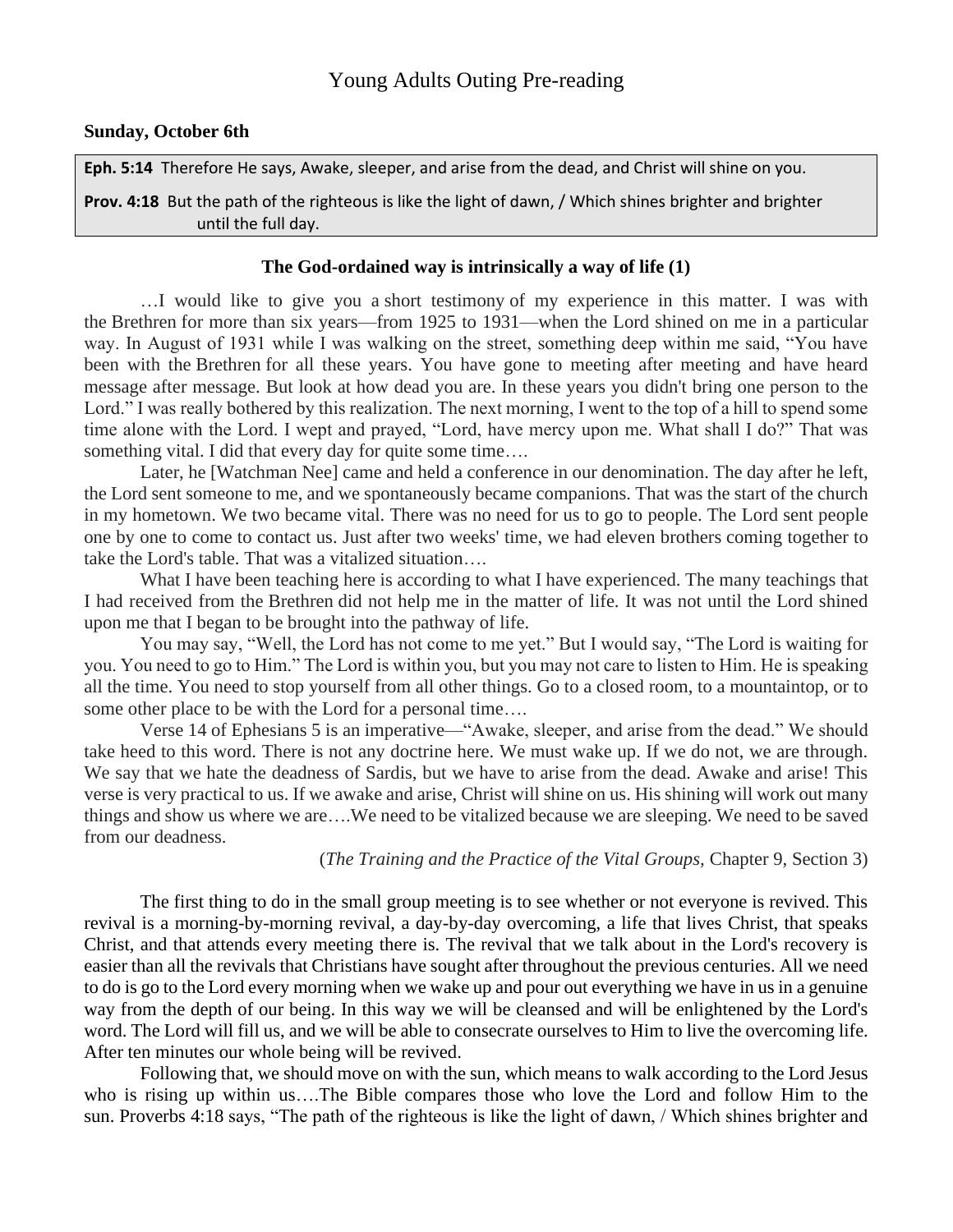brighter until the full day."…Every morning we need to have a new beginning before the Lord to be revived anew. For this we all have to make a vow to the Lord and to consecrate ourselves.

We must be revived. Only then can we be living persons. In order to walk the new way, we must be the new man. The new man is the living man….The old man cannot take the new way. Hence, the first thing to make clear in the small groups is that everyone has to be revived and have clear dealings before the Lord….Only by this can we walk the new way. The new way requires a revived and living people to walk in it.

(*The Organic Practice of the New Way,* Chapter 3, Section 2)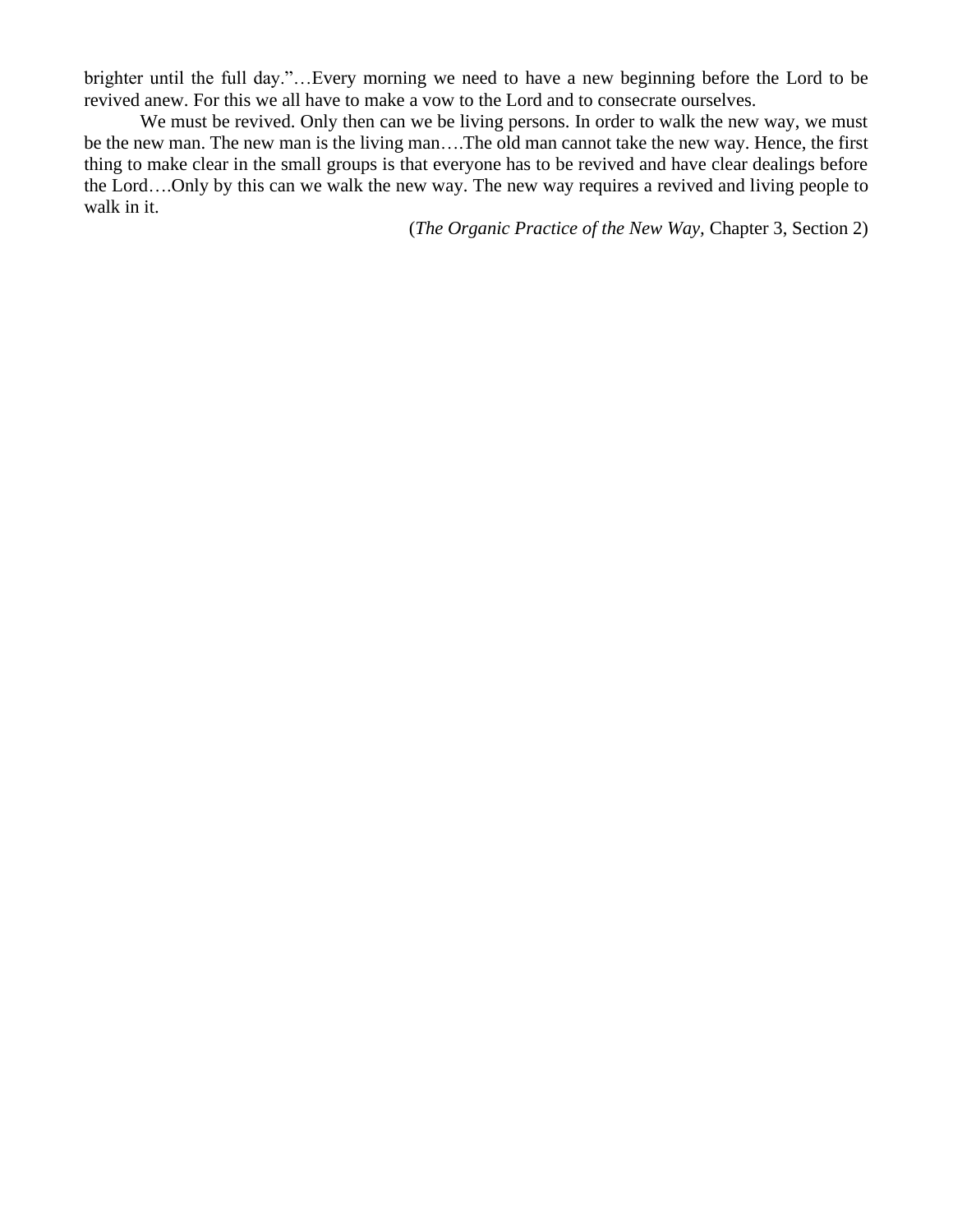**Acts 4:31** And when they had so besought, the place in which they were gathered was shaken, and they were all filled with the Holy Spirit and began to speak the word of God with boldness.

**John 6:33** For the bread of God is He who comes down out of heaven and gives life to the world.

### **The God-ordained way is intrinsically a way of life (2)**

### THE APPLICATION OF THE GOD-ORDAINED WAY BY A REVIVED LIFE

In this chapter I would like to fellowship concerning the application of the God-ordained way, the biblical way, the new way. To know this way outwardly is not that difficult, but to apply the biblical way to meet and to serve is not so simple. This biblical way includes four things: (1) the preaching of the gospel by visiting people to get people saved for Christ (Matt. 28:19; Mark 16:15); (2) having home meetings set up in the new ones' homes for nourishing and cherishing them so that they may grow in life (John 21:15; 1 Pet. 2:2); (3) having group meetings to group the new ones together for perfecting (Heb. 10:24-25; Eph. 4:12-13); and (4) prophesying, speaking for the Lord and speaking forth the Lord, in the church meetings for the building up of the Body of Christ (1 Cor. 14:1, 3-5, 12, 23-24, 31, 39a). None of these four items is easy. Even the first step of visiting people to get them saved is not easy.

To visit people for the preaching of the gospel, we must be revived persons. We must be stirred up in our spirit. We must be praying persons who pray ourselves into our spirit. Then when we are in the light, we can make a thorough confession of all our sinfulness, defects, and failures. For the entire day we have to walk in the spirit, and we have to live Christ. We also must learn to speak Christ all day long to anybody. Then this will qualify us to be the right persons to go out not merely with a doctrinal gospel but with the living person of Christ....

In order to be prevailing in the gospel, we must be people who live a revived life, an overcoming life. As regenerated persons, we need to be filled with the Spirit inwardly and outwardly. Then when we go to visit people, we go with Christ as the Spirit. Christ is not only our power but also our authority. When we speak to people, Christ speaks in our speaking. When we are filled with the Spirit, we have the boldness and the utterance. We can speak the same word in two ways. One way is by ourselves. The other way is to speak with Christ. This makes a great difference….

To help people experience regeneration, we need the Spirit. If we go out by ourselves and in ourselves, we may talk fluently to someone for a long time with no result. People may be convinced by us and still not be regenerated. We need to get ourselves prepared with the infilling and outpouring of the Spirit. When we go in this way, others will be regenerated. Whether or not others get regenerated depends upon what kind of persons we are when we go out.

To take an easy way in the Lord's present move does not work. Even the first item, the preaching of the gospel, is not an easy thing. It requires us to live a victorious life. By what way can we live such a life? There is no other way except by contacting the Lord. First, we must enjoy Him every morning. We have to spend a little time every morning to be with the Lord, to enjoy the Lord. Living a revived life enables us to bring others to the Lord so that they can be regenerated….

We may not have much time in the morning, but at least we can set apart ten minutes to spend with the Lord. We can spend these ten minutes to say, "O Lord Jesus," and we can turn to His Word to enjoy Him. The heavenly manna has been made available to us, and we just need to take it. The leading ones in the churches must learn and be burdened to be revived by the Lord every morning, and they have to help the other brothers and sisters to practice this. Whoever practices this will become living and even victorious. They will be eager to speak Christ to their relatives, acquaintances, colleagues, and classmates. They will also anticipate meeting in the evening with their family and with other Christians. When they meet, they will have something to say. They will have something living to render to the meeting. The key point is that we need to have a revived life, a victorious life.

(*Elders' Training, Book 09: The Eldership and the God-ordained Way (1),* Chapter 3, Sections 1-3)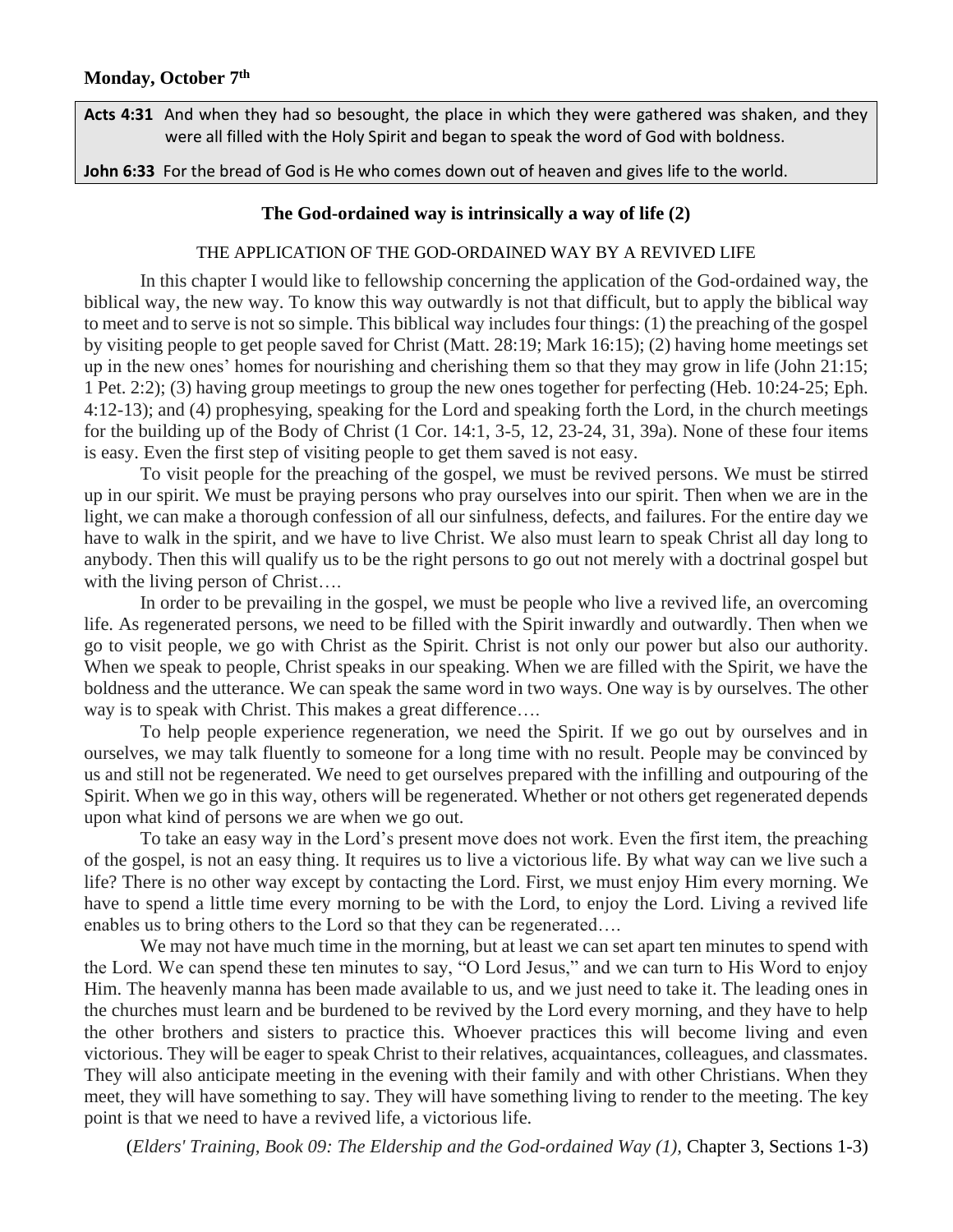**Acts 1:14** These all continued steadfastly with one accord in prayer, together with the women and Mary the mother of Jesus, and with His brothers.

 **2:42** And they continued steadfastly in the teaching and the fellowship of the apostles, in the breaking of bread and the prayers.

# **A vital group is a blended group (1)**

First, we need to seek to be blended with the other members of our vital group by having an intimate and thorough fellowship with much and thorough prayer.

(*Fellowship Concerning the Urgent Need of the Vital Groups,* Chapter 16, Section 1)

The word *fellowship* is used in the New Testament first in Acts 2:42: "They continued steadfastly in the teaching and the fellowship of the apostles, in the breaking of bread and the prayers." This verse mentions the fellowship of the apostles. Among the apostles there was an intimate fellowship. In the beginning of Acts the apostles were with a group of about one hundred twenty saints (1:15). We may say that that was the apostles' group. Among them there was an intimate fellowship. The one hundred twenty stayed together for at least ten days. They ate together, prayed together, and did everything together. Surely they had an intimate fellowship. The day of Pentecost was a day produced by ten days of this kind of fellowship. Among us there is a shortage of such an intimate fellowship.

Our fellowship should be not only intimate but also thorough. We may know one another, but we may not know one another thoroughly. If this is the case, we cannot say that we have thorough fellowship with one another. In the vital groups the members first need to know one another intimately and thoroughly.

Fellowship is the flowing, the current, of the oneness. Ten days before Pentecost, on this earth there was a group of people who were in the fellowship; they were in the current, in the flow, of the oneness. According to Acts 1:14, they were also in one accord….

The way to have an intimate and thorough fellowship is to exercise our spirit. Whenever we speak something in fellowship, we need to exercise our spirit. According to my observation, a number of saints have the teaching concerning exercising the spirit, but in practice they do not have the reality. For the proper fellowship we need to exercise our spirit with much and thorough prayer. In the vital groups we need to fellowship concerning our status, our spiritual condition, and our present situation in and with the Lord.

We need to build up an intimacy with all the members of our group. To do this, one sister may call another during the day for a few minutes of contact and fellowship. If we love one another, we will always feel that we miss one another. If we would contact one another in this way, we will see the difference. We will be enlivened and stirred up to love the Lord. Our hearts will also be softened toward one another, and we will be able to receive something from one another.

The Lord Jesus built up the oneness between Peter, John, James, and all the others who followed Him for three and a half years. They left their families, their nets, their boats, and their jobs just to follow the Lord every day. The outsiders might have thought that to follow Jesus was a waste. In their view, wherever He went, a group of people followed Him doing nothing. It seems that the Lord did nothing, but actually He trained His disciples for three and a half years. Every day when He spoke, He trained them. When He did not speak, He still trained His disciples. His silence was also a kind of training. At the end of the three and a half years the Lord Jesus went up to Jerusalem to die. While they were on the way, James and John and all the rest were quarreling concerning who would sit on the Lord's right hand and on His left hand in His kingdom (Matt. 20:20-24). It seems that they did not gain anything during those three and a half years, but something was built up within them. After witnessing the Lord's death, resurrection, and ascension, they became different persons. Among them there was the fellowship, the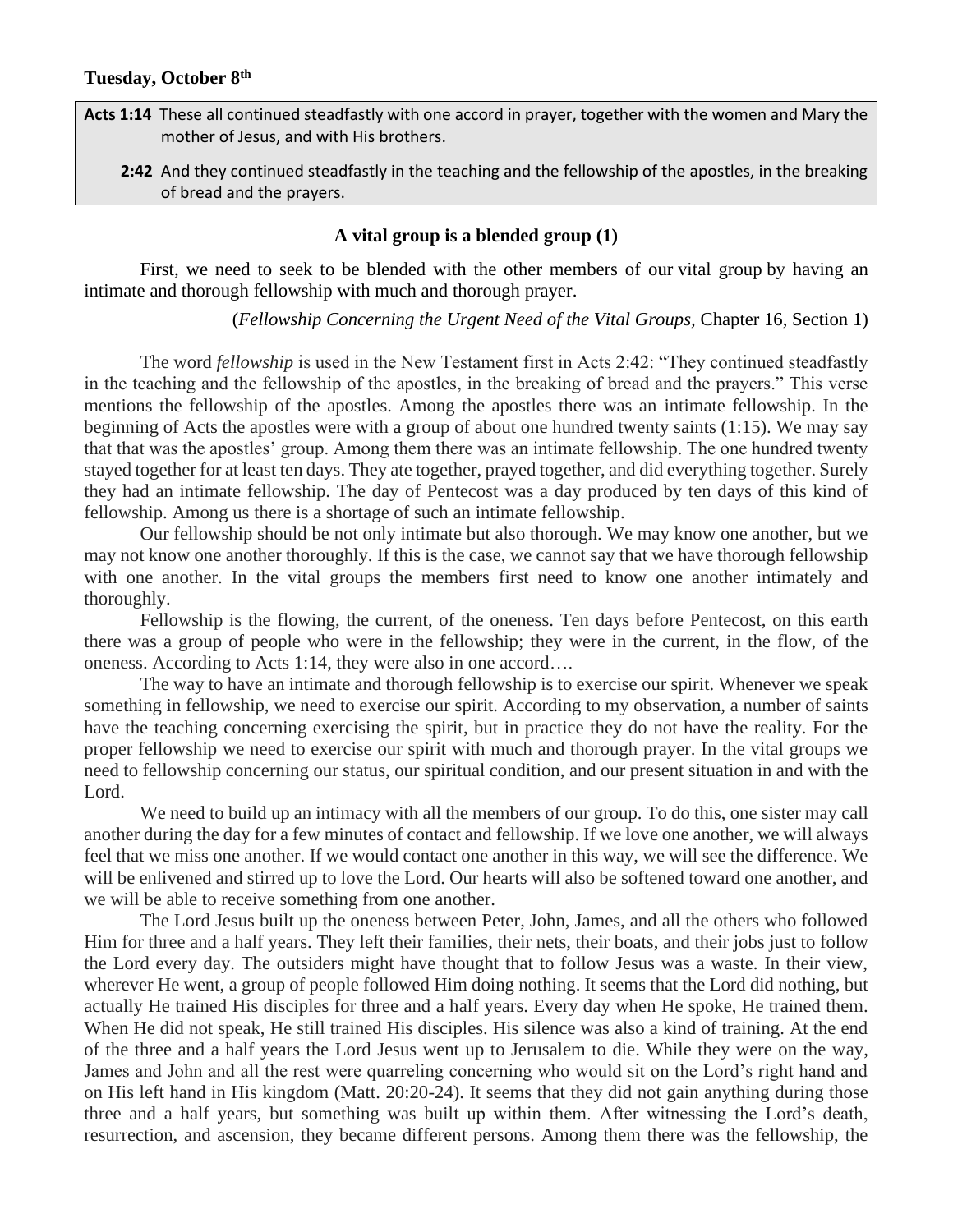oneness, and the one accord. At that time they were ready, qualified, prepared, and equipped to receive the outpoured God upon them….The Triune God poured Himself out upon these people who were in the oneness and in the fellowship and who had the genuine one accord. To build up such a one accord is not an easy thing.

(*Fellowship Concerning the Urgent Need of the Vital Groups*, chapter 10, sections 2-3)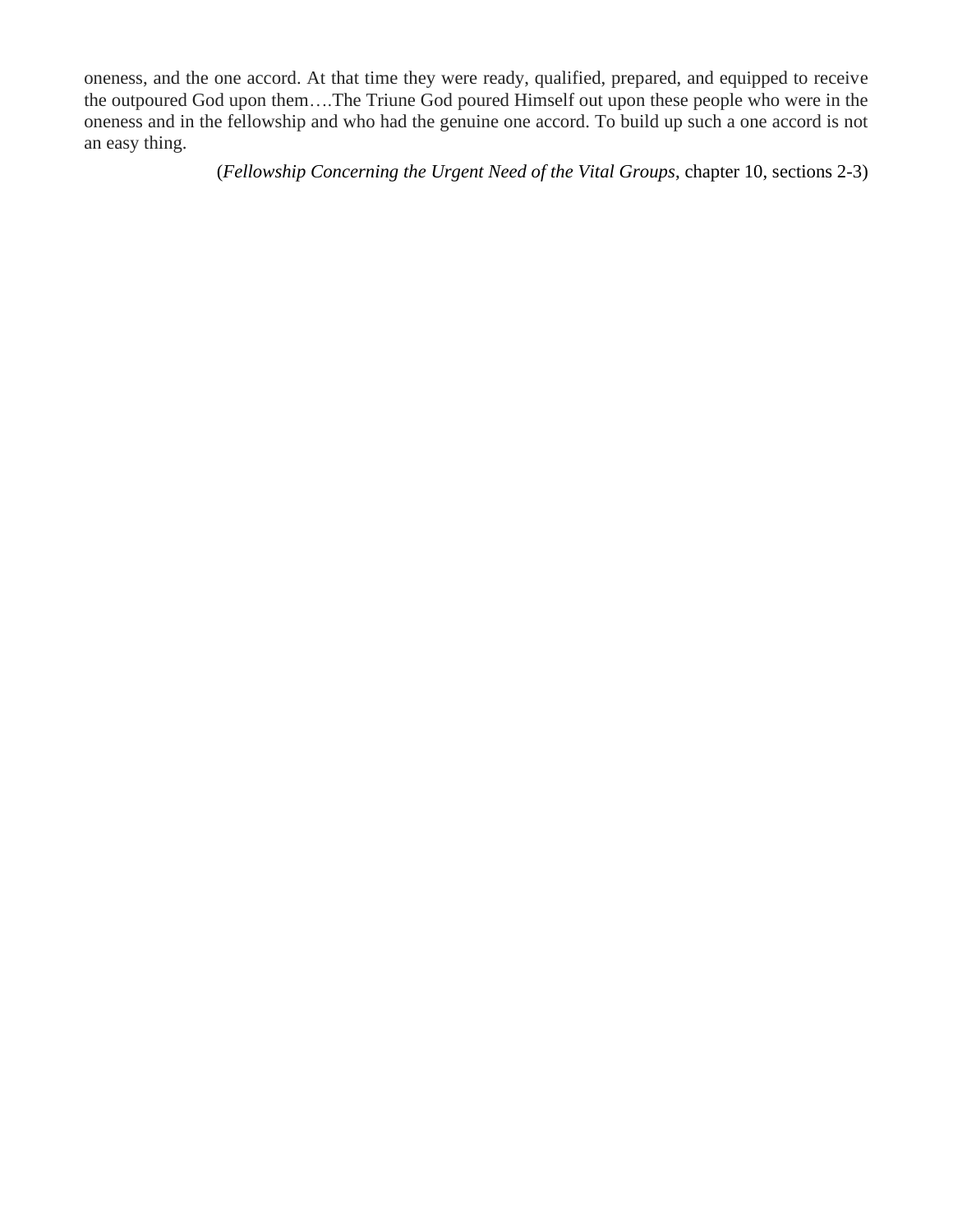- **Lev. 2:2** Then he shall bring it to Aaron's sons the priests, and he shall take from it his handful of its fine flour and of its oil with all its frankincense. And the priest shall burn *it as* its memorial portion on the altar, an offering by fire, a satisfying fragrance to Jehovah.
	- **11** No meal offering that you present to Jehovah shall be made with leaven, for you shall not burn any leaven or any honey as an offering by fire to Jehovah.
	- **13** And every offering of your meal offering you shall season with salt, and you shall not omit the salt of the covenant of your God from your meal offering; with all your offerings you shall present salt.

## **A vital group is a blended group (2)**

In the vital groups we need to be blended by much and thorough prayer, as fine flour of the wheat, with all the members of our group, with the Spirit as the oil, through the death of Christ as the salt, and in the resurrection of Christ as the frankincense, into a dough for the Lord (1 Cor. 5:6-7a; Lev. 2:1-13). To be blended is not merely to be put together as a couple, like a husband and wife. Being "coupled" is not as advanced as being blended. It is possible for a couple to be married for a number of years and yet never be blended. In human society there are often quarrels between husbands and wives, between brothers and sisters, and between children and parents because they have never been blended with one another.

The New Testament tells us, first, that we are grains of wheat. In John 12:24 the Lord Jesus was the unique grain. Through His death and resurrection He released His life into us, making us the many grains. This is very good. However, the New Testament goes on to tell us that as grains, we need to eventually become a lump (1 Cor. 5:6-7a). This means that we need to become dough. The making of dough requires the blending of grains of wheat, but before being blended, the grains need to be ground into fine flour.

The New Testament also tells us that we all eventually become a loaf (10:17). In a sense, the grains, the fine flour, the lump, and the dough are nothing until they become a loaf. After we become a loaf, we mean something and we are something in the hand of the Lord. The loaf is the group…. A number of saints among us may never have been ground or broken. Although we are grains, it is possible that we have never been broken and ground into fine flour. On the other hand, we may be broken, yet we may never have been blended together. Thus, we are far from being a loaf. The way to become a loaf is to be blended together in the groups. The loaf is the group….

According to the type of the meal offering in Leviticus 2:1-13, to be blended requires the adding of oil so that the flour will not be dry. It is impossible to blend fine flour that is dry; oil is needed to make the flour moist. In the same way, we need the Spirit as the oil to "moisten" us so that we can be blended together.

To be blended together, we also need the salt, that is, the death of Christ, to kill all the germs within us. We need to realize that we have many germs in our being. All these germs need to be killed by the death of Christ. Then we also need to be in the resurrection of Christ. In the blending we need to experience the Spirit as the oil, and we also need to pass through the experiences of the death of Christ and the resurrection of Christ. If by the Lord's mercy we are able to experience such a blending, we will be absolutely different from what we are today. It is not enough just to put people together and call them a group. That can be done very quickly. The proper grouping with the blending of the members will take time….

In order to be blended together, we need to confess the sin of individualism and individuality. Our individualism is a kind of principle, a kind of policy, with us….Our individualism becomes our logic. The educational system in America educates the young people to be individuals. The logic of being an individual, or the logic of individualism, is a sin in the eyes of God. We need to condemn individualism and individuality. In our church life we may be full of individuality. We may not care for others but may care only for ourselves. Even though we may love others, we may not care for others. In loving others we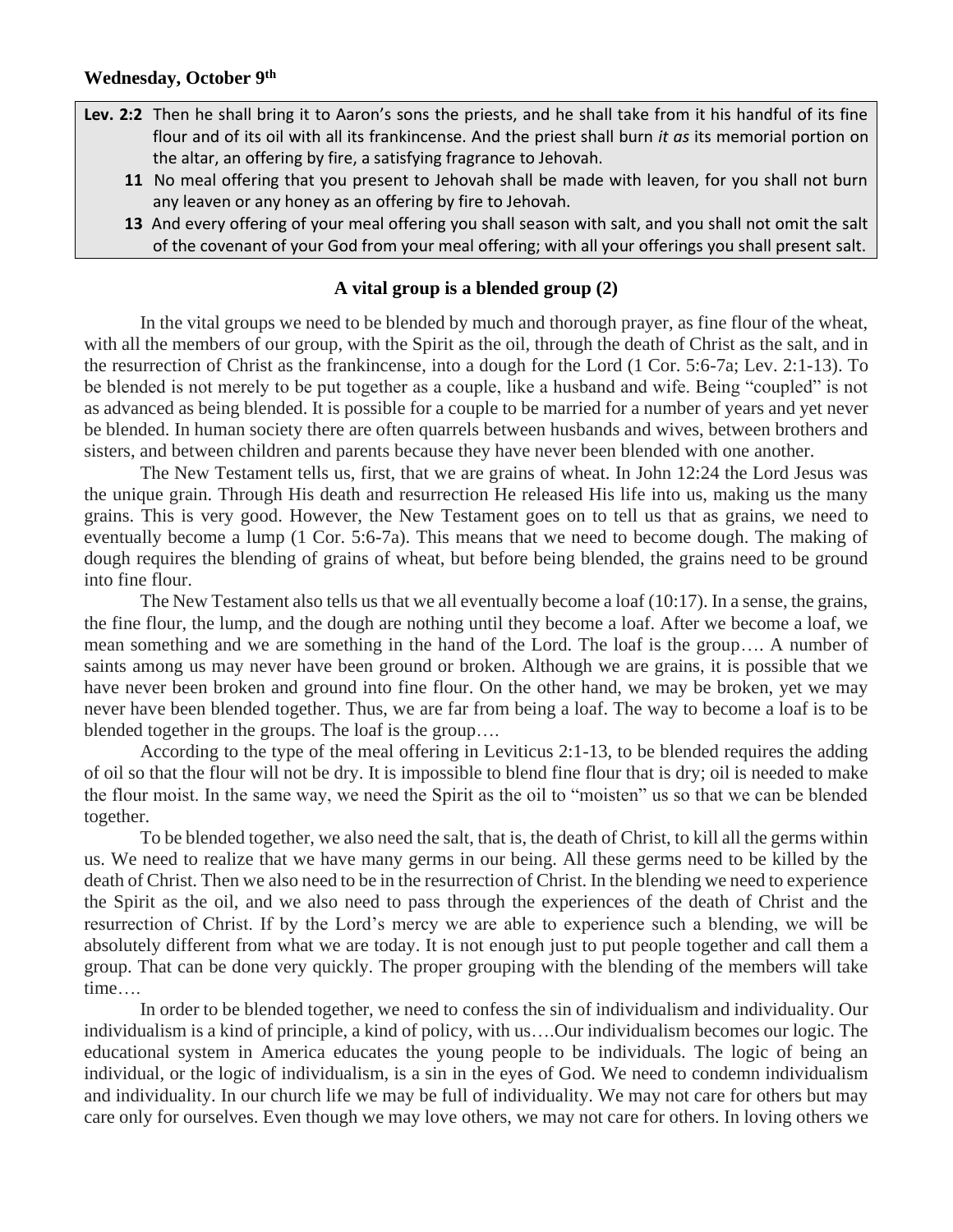may still care for ourselves. This is individuality. We need to confess this sin. As long as such germs remain within us, we cannot be one and we cannot be blended….

To be blended by the Lord, we also need to confess all our defects, shortcomings, wrongdoings, mistakes, transgressions, trespasses, outward sins, and inward evils. We need not only to confess these things but also to ask for the Lord's forgiveness. The New Testament is full of the promise of the Lord's forgiveness (Acts 2:38; 10:43; Eph. 1:7; Col. 1:14; 1 John 1:9). The Lord is willing to forgive and even to forget (Heb. 8:12), but we need to confess. We should make a thorough confession so that we can be forgiven and justified. Then we can be blended.

(*Fellowship Concerning the Urgent Need of the Vital Groups*, chapter 10, section 3)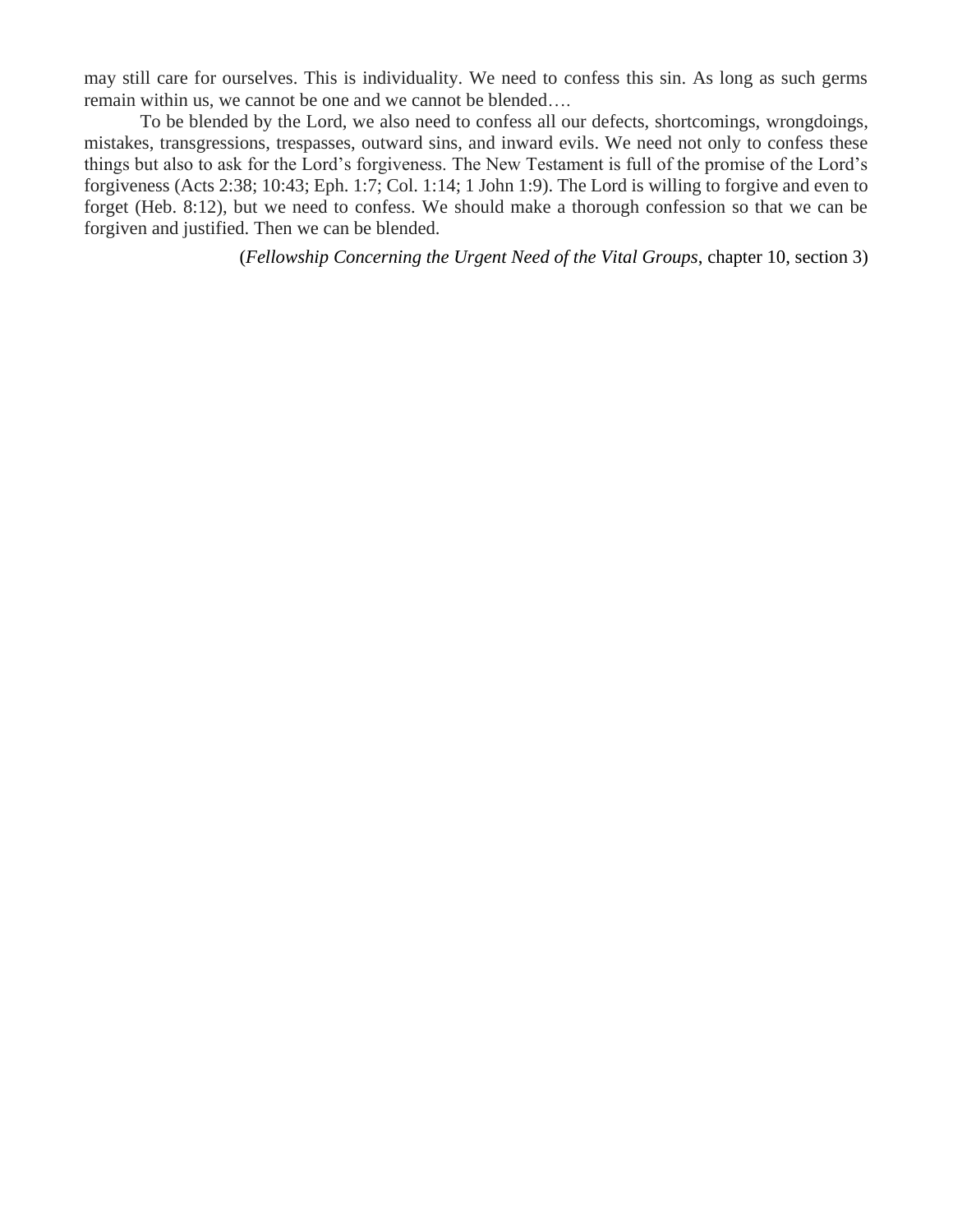- **Acts 2:46** And day by day, continuing steadfastly with one accord in the temple and breaking bread from house to house, they partook of their food with exultation and simplicity of heart,
	- **47** Praising God and having grace with all the people. And the Lord added together day by day those who were being saved.

### **Three characteristics of a vital group—purpose, nature, and condition (1)**

### THE PURPOSE—FOR THE INCREASE, THE PERFECTING, AND THE BUILDING UP OF THE CHURCH

The purpose of the vital groups is the increase, perfecting, and building up of the Body of Christ (Acts 2:46-47; Eph. 4:12). The vital groups are to gain the increase, finish the perfecting, and complete the building.

First, we need the increase, not only of Caucasians but of all peoples. Acts 2:46-47 says, "Day by day, continuing steadfastly with one accord in the temple and breaking bread from house to house, they partook of their food with exultation and simplicity of heart, praising God and having grace with all the people. And the Lord added together day by day those who were being saved." This is the normal standard of the Christian life. In these verses there are a number of important points. The first point is "day by day," the second is "continuing steadfastly with one accord," the third is "breaking bread from house to house," and the fourth is "they partook of their food with exultation and simplicity of heart." The believers in this verse not only enjoyed their food, but they partook of it with exultation. To exult means to praise by giving a ringing shout. The fifth point is that they praised God and had grace with all the people, and the last point is that the Lord added together those who were being saved. The increase comes from this. If we want the increase, we need to have the few things mentioned in these two verses....

The proper way to be a Christian is not to have opinions and divisions but to continue steadfastly with one accord in meeting in the homes, having the Lord's table, and eating with exultation, with rejoicing and shouting. We all need to be beside ourselves. Brother Nee once said that if a Christian has never been beside himself, he is not qualified to be a Christian. As Christians, we must be outside of ourselves, praising God and having grace with all the people. These are the conditions for the proper increase. In such a condition the Lord can add to the church day by day.

Ephesians 4:12 speaks of the perfecting of the saints that each one may do the unique work of the ministry, that is, to build up the Body of Christ. This is the purpose of the vital move to have the groups.

### (*Fellowship Concerning the Urgent Need of the Vital Groups*, chapter 7, section 2)

In this chapter we want to consider the purpose of the vital groups. Many of the groups have been coming together to pray earnestly and have been laboring for about seven months, but what has come out of this? The outward situation among us may not seem that encouraging because we have not yet seen some definite results. The saints in the book of Acts prayed together for ten days. The result was the outpouring of the Spirit  $(2:2-4)$ , and three thousand added to the church  $(v. 41)$ . We may expect a similar great result after we pray together for a short period of time. We may be discouraged since we have not yet seen much of a result….

John 15 is a very valuable and deep chapter in the Bible. A number of Bible teachers teach only the abiding in the Lord from this chapter. Actually, however, John 15 stresses the bearing of fruit. Abiding is not for the sake of abiding; abiding is for the sake of fruit-bearing. If you abide in the Lord for your whole life and do not bear any fruit, your abiding means nothing. The stress in John 15 is not on abiding. The key is abiding, but the stress is fruit-bearing. We can have the fruit-bearing by abiding….

It was not our decision to choose to be a branch of Christ, the true vine. The Lord said, "You did not choose Me, but I chose you, and I set you" (v. 16). The word *set* is a strong word. It is not just that the Lord has appointed us or arranged something for us but that He has set us. This is our destiny. The destiny of the lovers of Christ is to bear fruit.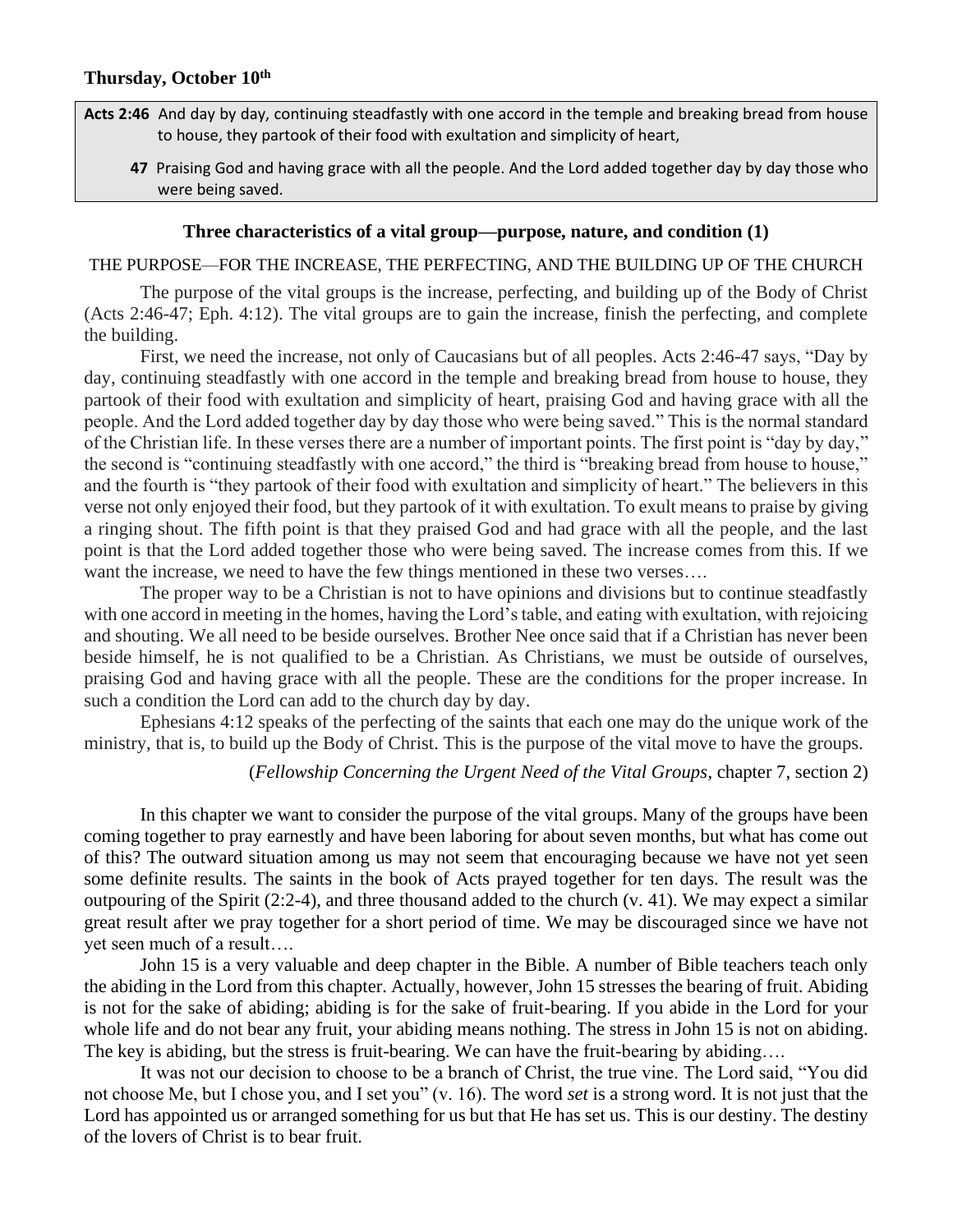According to John 15, fruit-bearing is not an easy thing (vv. 18-25). The vine suffers for many months before its season comes to bear fruit….

We should not think that our meeting together for about seven months in the vital groups has been a wasted time. We must remember that the bearing of fruit is according to the proper season.

(*Fellowship Concerning the Urgent Need of the Vital Groups*, chapter 23, section 1)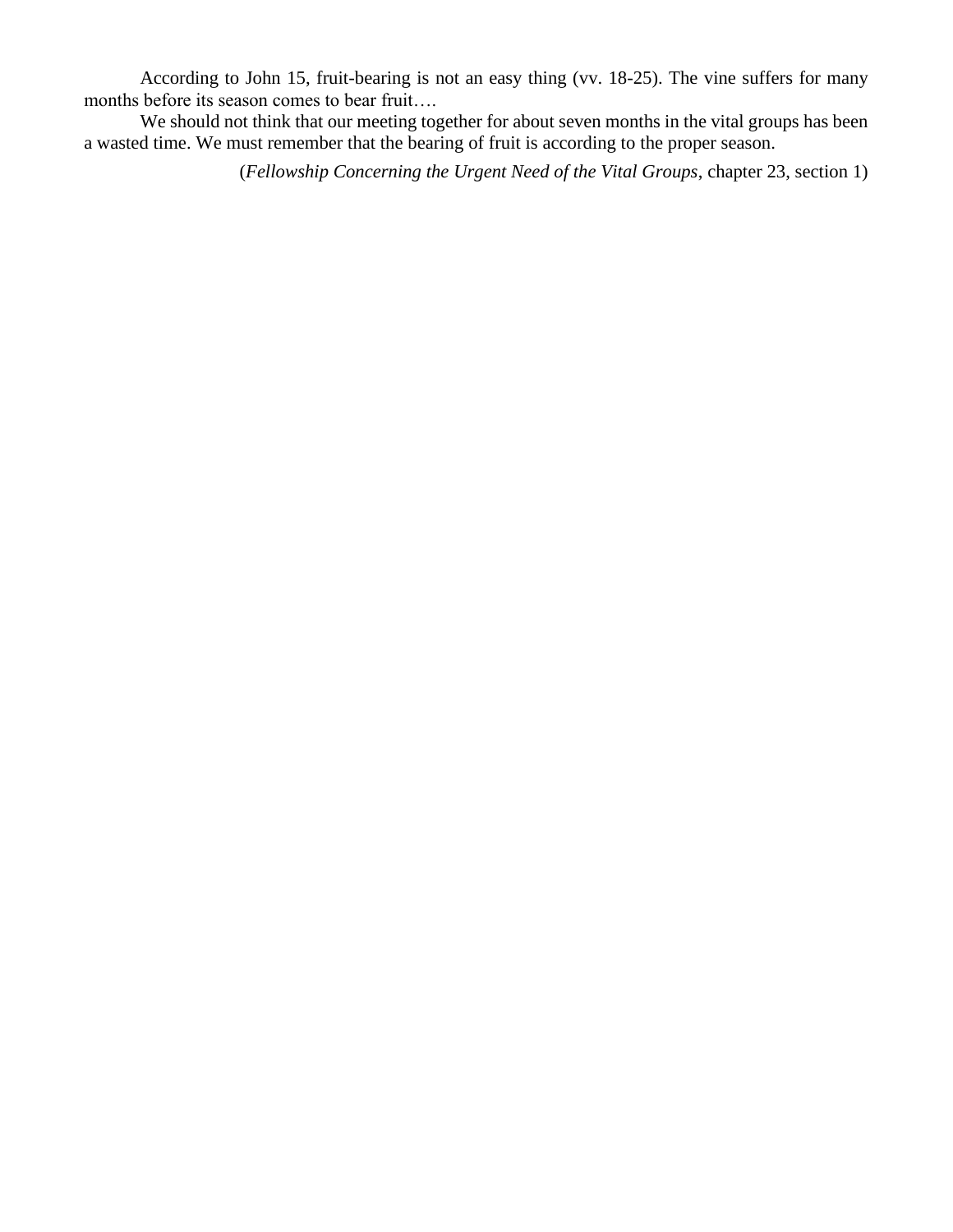**John 13:34** A new commandment I give to you, that you love one another, even as I have loved you, that you also love one another.

 **35** By this shall all men know that you are My disciples, if you have love for one another.

### **Three characteristics of a vital group—purpose, nature, and condition (2)**

#### THE NATURE—SPIRITUAL

The nature of the vital groups is spiritual (Acts 13:52; 4:31b). To be spiritual means to be filled with the Holy Spirit, within and without. We need to practice to be filled every day, every morning, and even every evening. We need to pray, "Lord, fill me with Yourself." Every morning my regular prayer is: "Lord, thank You for a good night's rest with good sleep. Thank You for my safety, and thank You for peace. Thank You for Your forgiveness through Your grace and Your cleansing with Your precious blood. Thank You, Lord, that this cleansing brings me into Your presence, and that You are now anointing me with Yourself as the all-inclusive Spirit, who is the compound ointment. Lord, fill me now." Such a regular prayer is not vain repetition. I eat three meals every day, and every meal is a regular meal. In the same way, I pray every day that the Lord will fill and saturate me thoroughly. We all, young and old, need to pray in such a way. This will cause us to be active, fresh, and new.

I cannot rest without seeing the saints stirred up by the Spirit and having their spirits fanned into flame. We should all be stirred up by the Lord, and we also need to fan our spirits into flame (2 Tim. 1:6). A proper Christian is one who is filled with the Spirit. We should not be "flat tires." We should be those who are filled with the Spirit, within and without, essentially and economically. The Bible tells us that whenever the people of God come together, they should make not merely a joyful voice but a joyful noise (Psa. 100:1). Whenever they speak, certain saints speak very solemnly. However, if they would speak exultantly, they would be normal. For this we need to be filled inwardly with the Holy Spirit.

Acts 13:52 says that the disciples were filled with joy and with the Holy Spirit. They were filled with the Spirit within. Then Acts 4:31b indicates that they were also filled with the Spirit without. At that time a number of them prayed together in one accord. Eventually, they were all filled outwardly. They experienced the outpoured Spirit again. In Acts the disciples experienced the outpoured Spirit again and again (2:1-4; 4:31; 9:17; 10:44; 13:9; 19:6).

### THE CONDITION—LOVING ONE ANOTHER IN ONENESS AND WITH ONE ACCORD

The condition of the vital groups is that of loving one another in oneness and with one accord (John 13:34-35). To love one another may seem very common. However, we must admit that although we do love one another, we may not love one another very much. Because we meet together day after day and year after year, we surely have human affection for one another, but the condition of loving one another in the vital groups should be more than this. We need to love one another, meeting together in a mutual love.

We not only love one another, but we love one another in oneness and with one accord. In John 17 the Lord Jesus said that when His disciples are one in the Triune God, the whole world will believe that He was sent by the Father (vv. 21, 23). This is the way to gain people. Often when we go out to visit people by twos and threes, the people whom we visit may realize that there is no oneness among us. The result is a lack of impact. But if two or three of us go out as one man, the people whom we visit will realize that there is a dynamic power among us. There will be the impact, and they will be convinced.

In John 13:34-35 the Lord Jesus said, "A new commandment I give to you, that you love one another, even as I have loved you, that you also love one another. By this shall all men know that you are My disciples, if you have love for one another." By our loving one another, the whole world will know that we are the Lord's disciples. This is the real impact. Without our speaking anything, people will be convinced because they see us loving one another in oneness and with one accord. On the whole earth, in